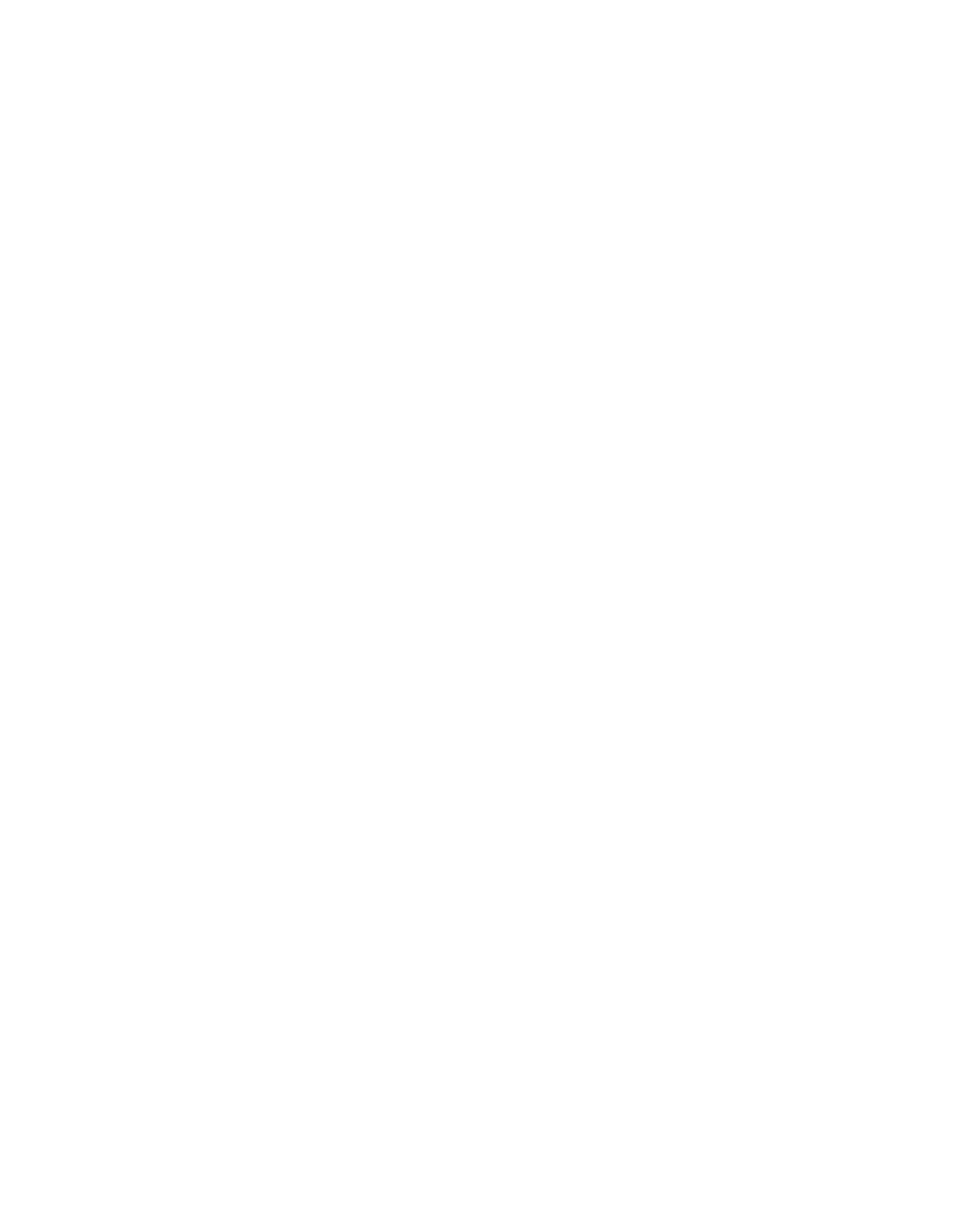## **1. Protection status and toponym**

The legal status of the reserve described below is that of proposed biodiversity reserve under the *Natural Heritage Conservation Act* (R.S.Q. c. C-61.01).

The proposed reserve is to have the name "Réserve de biodiversité projetée du lac Wetetnagami". The official toponym will be determined at the time of the assignment of permanent protection status to the land.

## **2. Plan and description**

### **2.1. Geographic location, boundaries and dimensions**

The boundaries and location of the proposed Wetetnagami lake biodiversity reserve are shown on the plan*.*

The proposed Wetetnagami lake biodiversity reserve is located in the Abitibi-Témiscamingue administrative region, between 48°35' and 49°00' north latitude and 76°11' and 76°23' west longitude. It is situated some 19 km north-east of Municipalité de Senneterre and some 55 km east-south-east of Municipalité de Lebel-sur-Quévillon. The proposed reserve covers an area of 234.3 km² and lies within Municipalité de Senneterre in Municipalité régionale de comté de La Vallée-de-l'Or.

A forest road crosses the southern portion of the proposed biodiversity reserve. A 40-metre rightof-way for that road is excluded from the proposed biodiversity reserve, as shown on the attached map.

## **2.2. Geography**

The proposed Wetetnagami lake biodiversity reserve is in the Mégiscane Lake Hills natural region in the Mistassini River Highlands natural province. The average elevation is 415 m and ranges from 362 m to 552 m. In its northern half, the proposed Wetetnagami biodiversity reserve is formed of thick till mounds with good to moderate drainage. The southern half of the proposed biodiversity reserve is formed of thick till low hills with good to moderate drainage. The vegetation is characterized by softwood forests of black spruce and jack pine and mixed forests dominated by white birch and jack pine.

## **2.3. Occupation and land uses**

Twenty-seven land rights have been granted in the territory of the proposed biodiversity reserve: 3 for vacation resort purposes, 19 for rough shelters and 5 for commercial outfitting operations (outfitting operations without exclusive rights).

The Wetetnagami river and lake are recognized canoe-kayak routes.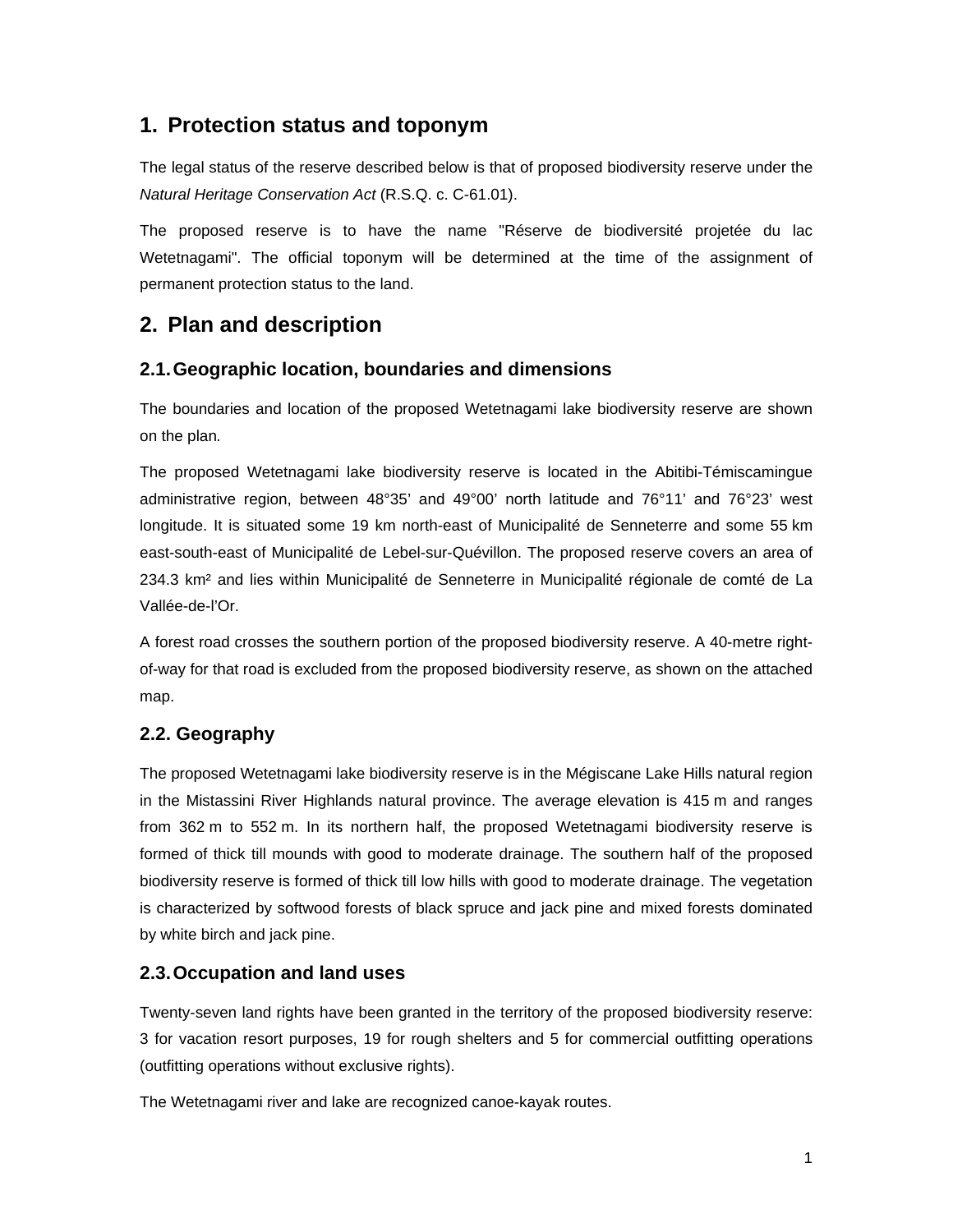The land in the proposed biodiversity reserve is classified as Category III land under the James Bay and Northern Québec Agreement (JBNQA) signed in 1975 and the *Act respecting the land regime in the James Bay and New Québec territories* (R.S.Q., c. R-13.1) enacted in 1978. The territory of the proposed reserve lies within the territory covered by the hunting, fishing and trapping regime applicable pursuant to section 24 of the JBNQA (see the *Act respecting hunting and fishing rights in the James Bay and New Québec territories* (R.S.Q., c. D-13.1)). The proposed biodiversity reserve is included in the land under the Paix des Braves Agreement.

The Wetetnagami lake biodiversity reserve lies almost wholly within the Abitibi beaver reserve, in which the Atikamekw community of Obedjiwan has special rights regarding the hunting and trapping of fur-bearing animals. The northern portion of the proposed biodiversity reserve adjoins part of the Abitibi beaver reserve, in which the Cree community of Waswanipi has special rights regarding the hunting and trapping of fur-bearing animals.

Four traplines are present in the proposed Wetetnagami lake biodiversity reserve.

## **3. Activities framework**

## *§1.* ⎯ *Introduction*

Activities carried on within the proposed reserve are governed mainly by the provisions of the Natural Heritage Conservation Act.

This Division prohibits activities in addition to those prohibited under the Act and provides the framework for the various activities permitted so as to better protect the natural environment in keeping with the conservation principles and other management objectives established for the proposed reserves. Accordingly, certain activities require the prior authorization of the Minister and compliance with the conditions determined by the Minister.

As provided in the Natural Heritage Conservation Act, the main activities prohibited in an area to which status as a proposed biodiversity or aquatic reserve has been assigned are

- mining, and gas or petroleum development;
- forest management within the meaning of section 3 of the Forest Act (R.S.Q., c. F-4.1); and
- the development of hydraulic resources and any production of energy on a commercial or industrial basis.

The measures in the Natural Heritage Conservation Act and in this conservation plan apply subject to the provisions of the agreements under the Act approving the Agreement concerning James Bay and Northern Québec (R.S.Q., c. C-67) and the Act approving the Northeastern Québec Agreement (R.S.Q., c. C-67.1).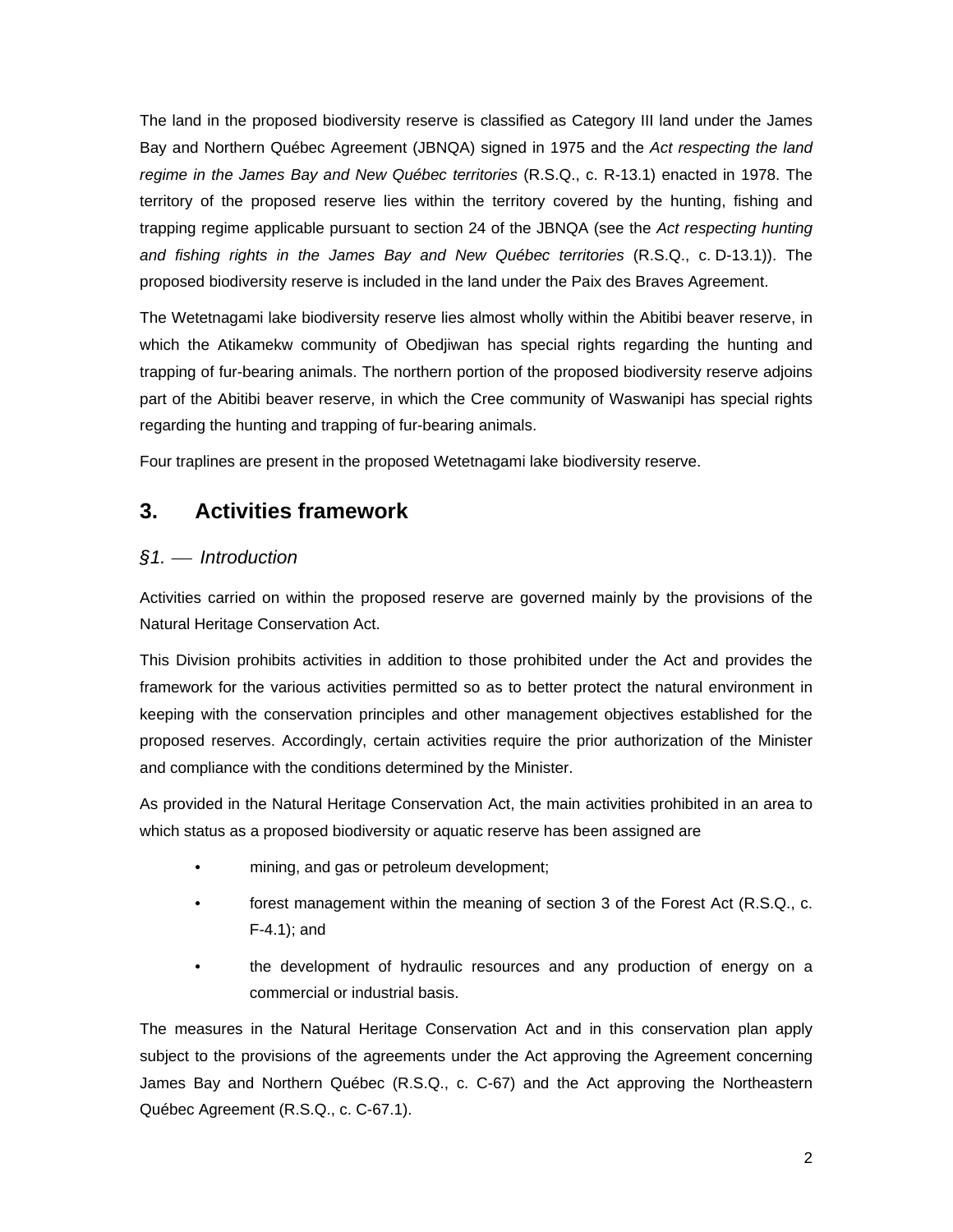## *§2.* ⎯ *Prohibitions, prior authorizations and other conditions governing activities in the proposed reserve*

#### *§2.1. Protection of resources and the natural environment*

**3.1.** Subject to the prohibition in the second paragraph, no person may establish in the proposed reserve any specimens or individuals of a native or non-native species of fauna, including by stocking, unless the person has been authorized by the Minister and complies with the conditions the Minister determines.

No person may stock a watercourse or body of water for aquaculture, commercial fishing or any other commercial purpose.

 No person may establish in the proposed reserve a non-native species of flora, unless the person has been authorized by the Minister and complies with the conditions the Minister determines.

Before issuing an authorization under this section, the Minister is to take into consideration, in addition to the characteristics and the number of species involved, the risk of biodiversity imbalance, the importance of conserving the various ecosystems, the needs of the species in the ecosystems, the needs of rehabilitating degraded environments or habitats within the proposed reserve, and the interest in reintroducing certain species that have disappeared.

**3.2.** No person may use fertilizer or fertilizing material in the proposed reserve. Compost for domestic purposes is permitted if used at least 20 metres from a watercourse or body of water measured from the high-water mark.

The high-water mark means the high-water mark defined in the Protection Policy for Lakeshores, Riverbanks, Littoral Zones and Floodplains, adopted by Order in Council 468-2005 dated 18 May 2005.

**3.3.** No person may, unless the person has been authorized by the Minister and carries on the activity in compliance with the conditions the Minister determines,

(1) intervene in a wetland area, including a marsh, swamp or bog;

(2) modify the reserve's natural drainage or water regime, including by creating or developing watercourses or bodies of water;

(3) dig, fill, obstruct or divert a watercourse or body of water;

(4) install or erect any structure, infrastructure or new works in or on the bed, banks, shores or floodplain of a watercourse or body of water, although no authorization is required for minor works such as a wharf, platform or boathouse erected for private purposes and free of charge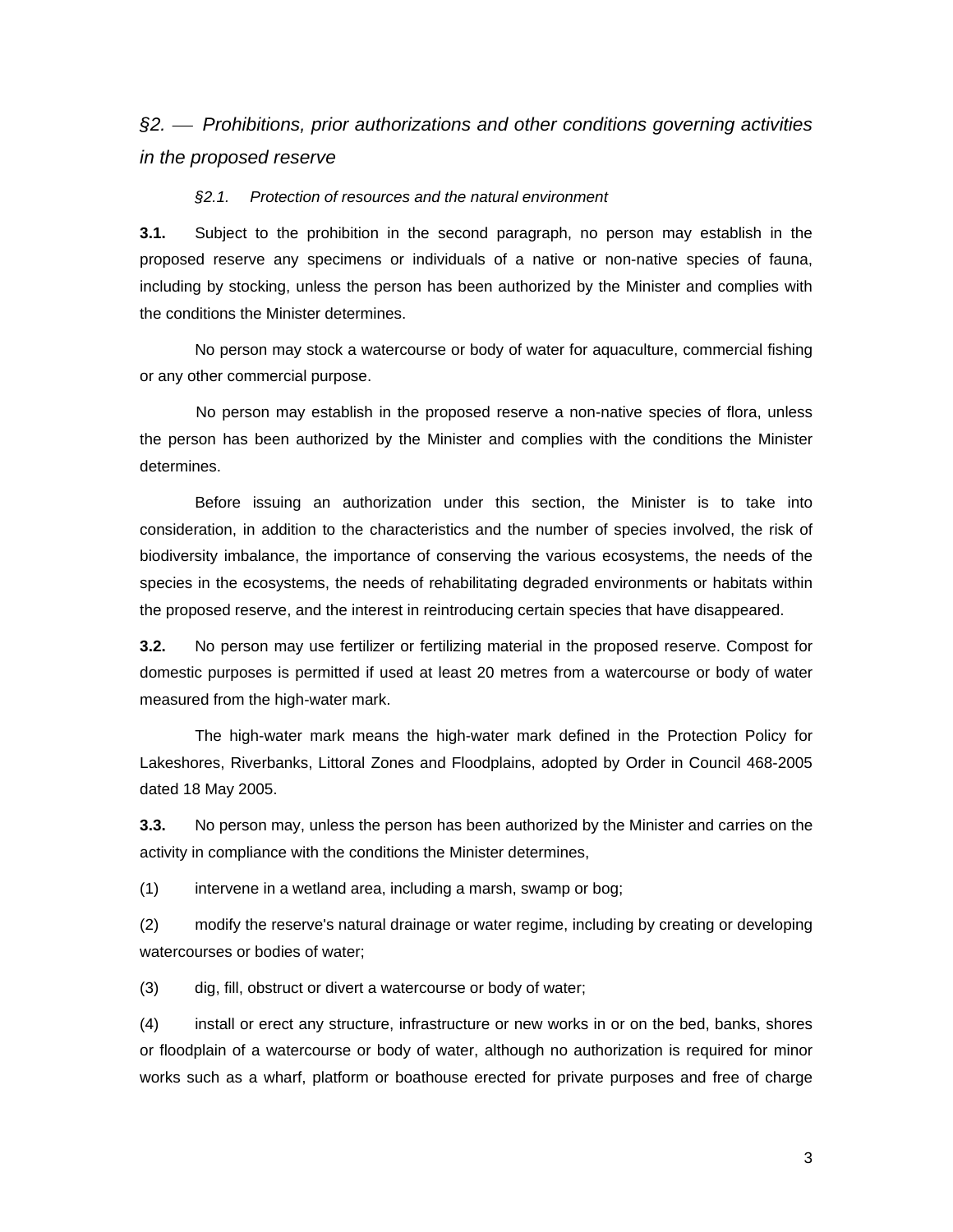under section 2 of the Regulation respecting the water property in the domain of the State made by Order in Council 81-2003 dated 29 January 2003;

(5) carry on any activity other than those referred to in the preceding subparagraphs that is likely to degrade the bed, banks or shores of a body of water or watercourse or directly and substantially affect the quality of the biochemical characteristics of aquatic or riparian environments or wetland areas in the proposed reserve, including by discharging or dumping waste or pollutants into those areas;

(6) carry out soil development work, including any burial, earthwork, removal or displacement of surface materials or vegetation cover, for any purpose including recreational and tourism purposes such as trail development;

(7) install or erect any structure, infrastructure or new works;

(8) reconstruct or demolish an existing structure, infrastructure or works,

(9) carry on an activity that is likely to severely degrade the soil or a geological formation or damage the vegetation cover, such as stripping, the digging of trenches or excavation work, although no authorization is required for the removal of soapstone by beneficiaries within the meaning of section 1 of the Act respecting the land regime in the James Bay and New Québec territories (R.S.Q., c. R-13.1);

(10) use a pesticide, although no authorization is required for the use of personal insect repellent;

(11) carry on educational or research-related activities if the activities are likely to significantly damage or disturb the natural environment, in particular because of the nature or size of the samples taken or the invasive character of the method or process used; or

(12) hold a sports event, tournament, rally or similar event if more than 15 persons are likely to participate in the activity and have access to the proposed reserve at the same time; no authorization may be issued by the Minister if the activity involves motor vehicle traffic, unless it has been shown to the Minister that it is impossible to organize the activity elsewhere or that bypassing the proposed reserve is highly unfeasible.

The conditions determined by the Minister for the authorization may pertain to the location of the authorized activity, the methods used, the areas that may be cleared or deforested, the types of material that may be used including on-site materials, and the presence of ancillary works or facilities. The conditions may also include a requirement to ensure periodic follow-up or to report to the Minister, in particular as regards the results obtained from the research to which subparagraph 11 of the first paragraph refers.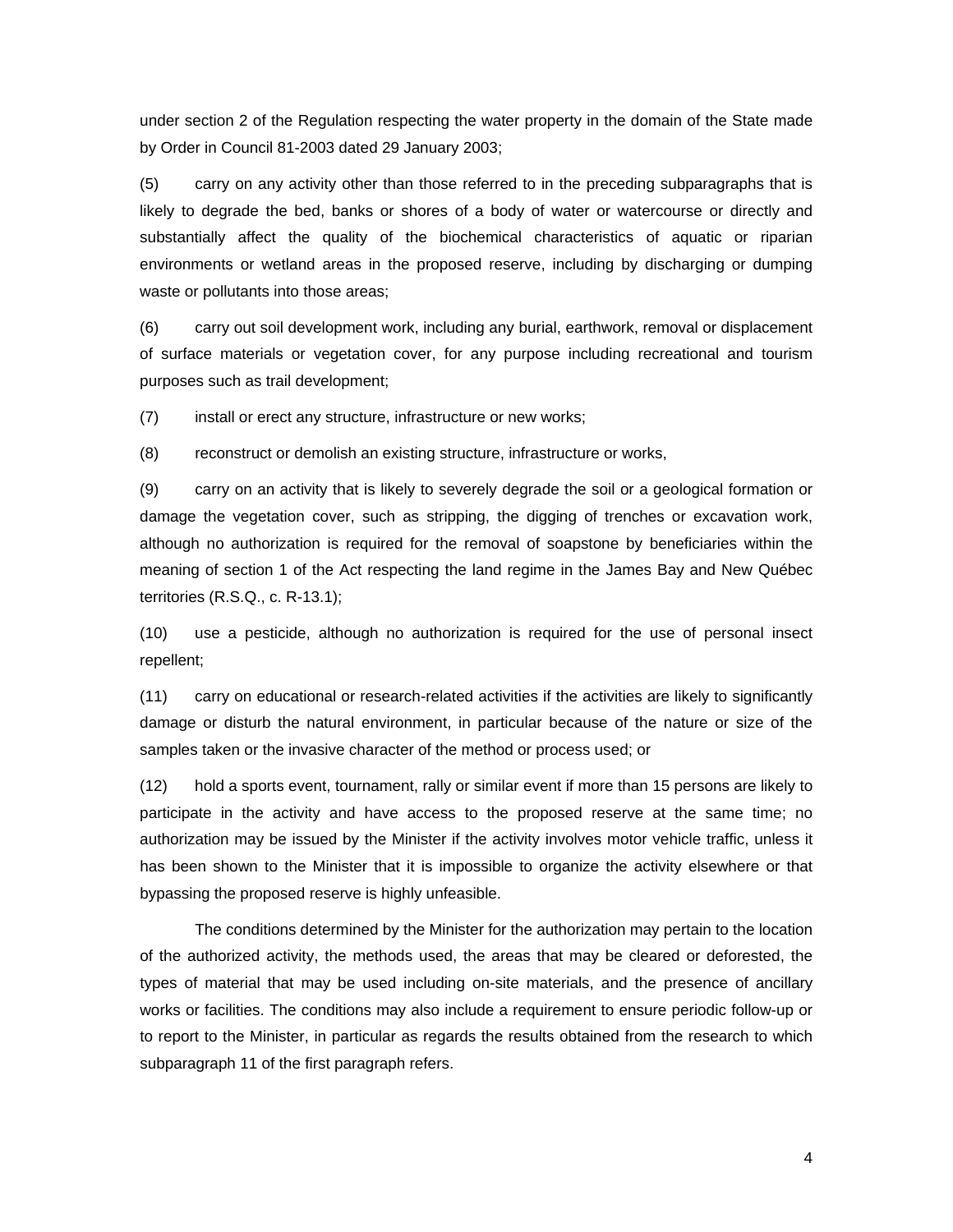**3.4.** Despite subparagraphs 6, 7, 8 and 9 of the first paragraph of section 3.3, no authorization is required to carry out work referred to in subparagraph 1 of this section when the requirements of subparagraph 2 are met.

(1) The work involves

(*a*) work to maintain, repair or upgrade an existing structure, infrastructure or works such as a camp, cottage, road or trail, including ancillary facilities such as lookouts or stairs;

(*b*) the construction or erection of

i. an appurtenance or ancillary facility of a trapping camp, rough shelter, shelter or cottage such as a shed, well, water intake or sanitary facilities; or

ii. a trapping camp, rough shelter, shelter or cottage if such a building was permitted under the right to use or occupy the land but had not been constructed or installed on the effective date of the status as a proposed reserve; or

(*c*) the demolition or reconstruction of a trapping camp, rough shelter, shelter or cottage, including an appurtenance or ancillary facility such as a shed, well, water intake or sanitary facilities.

(2) The work is carried out in compliance with the following requirements:

(*a*) the work involves a structure, infrastructure or works permitted within the proposed reserve;

(*b*) the work is carried out within the area of land or right-of-way subject to the right to use or occupy the land in the proposed reserve, whether the right results from a lease, servitude or other form of title, permit or authorization;

(*c*) the nature of the work or elements erected by the work will not operate to increase the area of land that may remain deforested beyond the limits permitted under the provisions applicable to the sale, lease and granting of immovable rights under the Act respecting the lands in the domain of the State (R.S.Q., c. T-8.1) and, if applicable, the limits allowed under an authorization for the structure, works or infrastructure; and

(*d*) the work is carried out in compliance with the conditions of a permit or authorization issued for the work or in connection with the structure, infrastructure or works involved, and in accordance with the laws and regulations that apply.

For the purposes of this section, repair and upgrading work includes work to replace or erect works or facilities to comply with the requirements of an environmental regulation.

**3.5.** No person may bury, abandon or dispose of waste, snow or other residual materials elsewhere than in waste disposal containers, facilities or sites determined by the Minister or in

5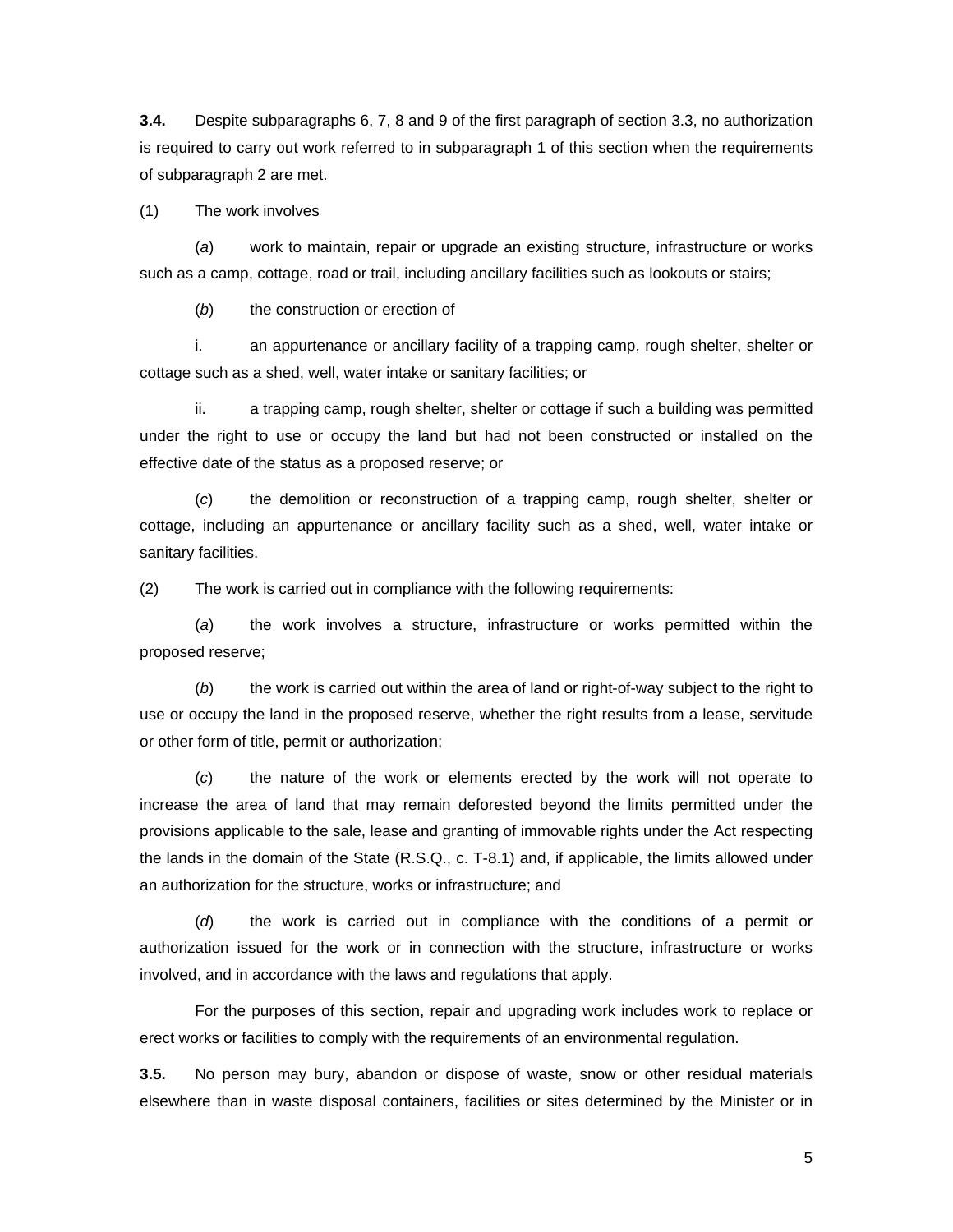another place with the authorization of the Minister and in compliance with the conditions the Minister determines.

Despite the first paragraph, an outfitting operation does not require an authorization to use a disposal facility or site in compliance with the Environment Quality Act and its regulations if the outfitting operation was already using the facility or site on the effective date of the protection status as a proposed reserve.

#### *§2.2. Rules of conduct for users*

**3.6.** Every person staying, carrying on an activity or travelling in the proposed reserve is required to maintain the premises in a satisfactory state and before leaving, return the premises to their natural state to the extent possible.

**3.7.** Every person who makes a campfire must

(1) first clear an area around the fire site sufficient to prevent the fire from spreading by removing all branches, scrub, dry leaves and other combustible material;

(2) ensure that the fire is at all times under the immediate supervision of a person on the premises; and

(3) ensure that the fire is completely extinguished before leaving the premises.

**3.8.** In the proposed reserve, no person may

(1) cause any excessive noise;

(2) behave in a manner that unduly disturbs other persons or interferes with their enjoyment of the proposed reserve; or

(3) harass wildlife.

For the purposes of subparagraphs 1 and 2 of the first paragraph, behaviour that significantly disturbs other persons and constitutes unusual or abnormal conditions for the carrying on of an activity or for the permitted use of property, a device or an instrument within the proposed reserve is considered excessive or undue.

**3.9.** No person may enter, carry on an activity or travel in a vehicle in a given sector of the proposed reserve if the signage erected by the Minister restricts access, traffic or certain activities in order to protect the public from a danger or to avoid placing the fauna, flora or other components of the natural environment at risk, unless the person has been authorized by the Minister and complies with the conditions the Minister determines.

**3.10.** No person may destroy, remove, move or damage any poster, sign, notice or other types of signage posted by the Minister within the proposed reserve.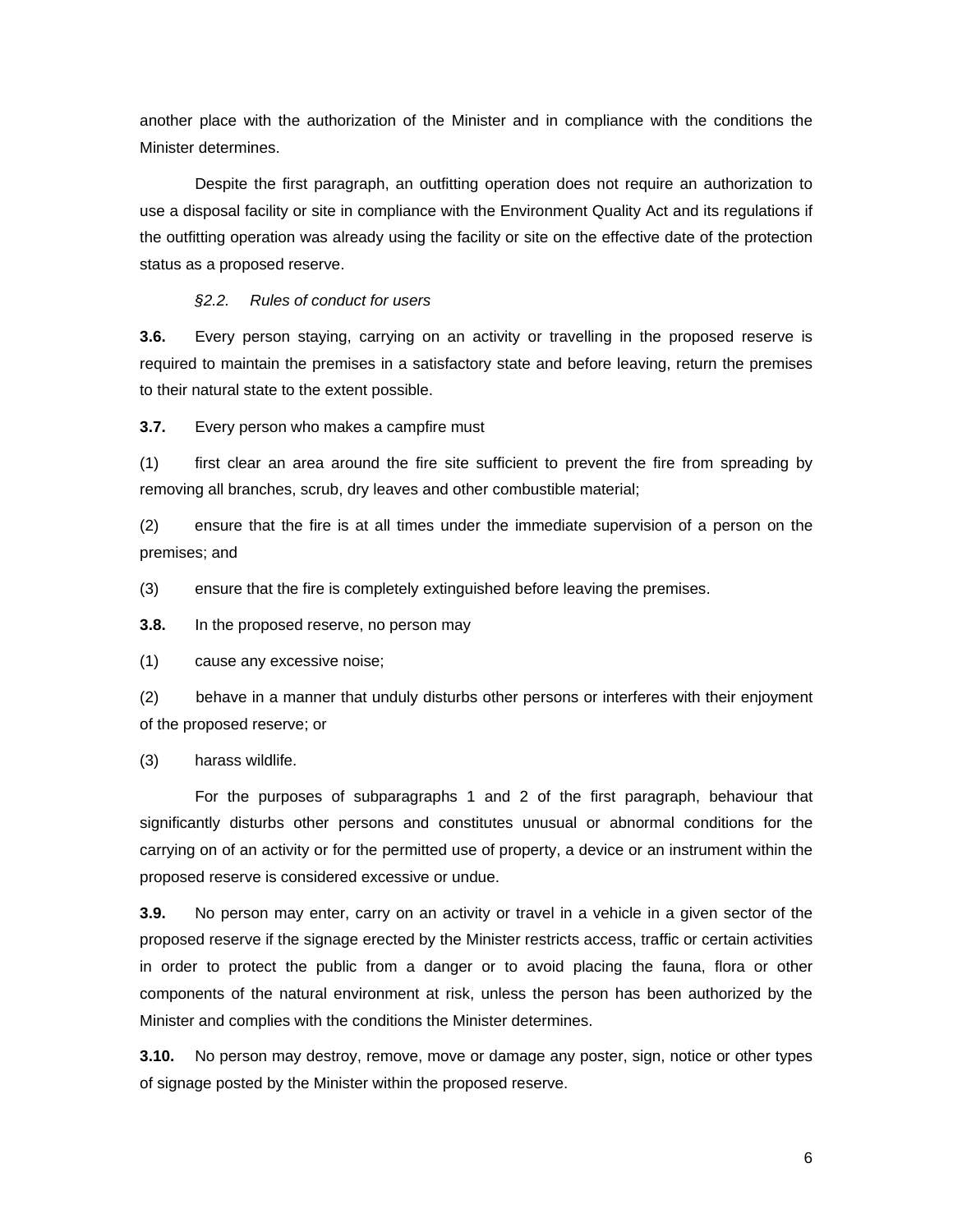#### *§2.3. Activities requiring an authorization*

**3.11.** No person may occupy or use the same site in the proposed reserve for a period of more than 90 days in the same year, unless the person has been authorized by the Minister and complies with the conditions the Minister determines.

(1) For the purposes of the first paragraph,

(*a*) the occupation or use of a site includes

i. staying or settling in the proposed reserve, including for vacation purposes;

ii. installing a camp or shelter in the proposed reserve; and

iii. installing, burying or leaving property in the proposed reserve, including equipment, any device or a vehicle;

(*b*) "same site" means any other site within a radius of 1 kilometre from the site.

(2) Despite the first paragraph, no authorization is required if a person,

(*a*) on the effective date of the protection status as a proposed reserve, was a party to a lease or had already obtained another form of right or authorization allowing the person to legally occupy the land under the Act respecting the lands in the domain of the State or, if applicable, the Act respecting the conservation and development of wildlife (R.S.Q., c. C-61.1), and whose right to occupy the land is renewed or extended on the same conditions, subject to possible changes in fees;

(*b*) in accordance with the applicable provisions of law, has entitlement under a sublease, an assignment of a lease or a transfer of a right or authorization referred to in paragraph *a*, and whose right to occupy the land is renewed or extended on the same conditions, subject to possible changes in fees; or

(*c*) elects to acquire land the person legally occupies on the effective date of the protection status as a proposed reserve, pursuant to the Act respecting the lands in the domain of the State.

**3.12.** (1) No person may carry on forest management activities to meet domestic needs or for the purpose of maintaining biodiversity, unless the person has been authorized by the Minister and carries on the activities in compliance with the conditions the Minister determines.

The conditions determined by the Minister for the authorization may pertain, among other things, to species of trees or shrubs, the size of the stems that may be cut, the quantities authorized and the places where the activities may be carried on.

(2) Despite subsection 1, the authorization of the Minister is not required if a person staying or residing in the proposed reserve collects wood to make a campfire.

7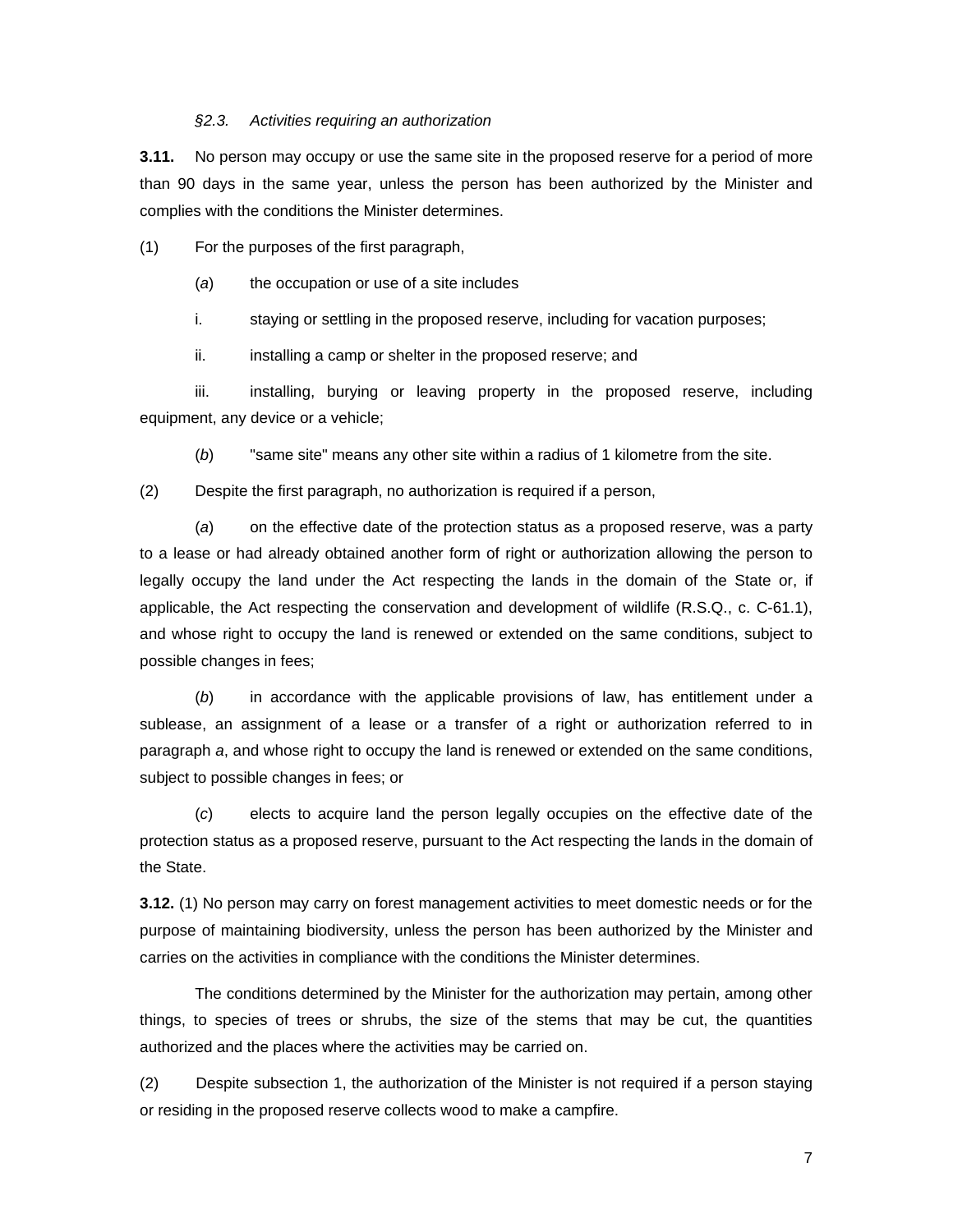An authorization is also not required if a person collects firewood to meet domestic needs in the following cases and on the following conditions:

(*a*) the wood is collected to supply a trapping camp or a rough shelter permitted within the proposed reserve if

i. the wood is collected by a person in compliance with the conditions set out in the permit for the harvest of firewood for domestic purposes issued by the Minister of Natural Resources and Wildlife under the Forest Act;

ii. the quantity of wood collected does not exceed 7 apparent cubic metres per year;

(*b*) in all other cases if

i. the wood is collected within a sector designated by the Minister of Natural Resources and Wildlife as a sector for which a permit for the harvest of firewood for domestic purposes under the Forest Act may be issued, and for which, on the effective date of the protection status as a proposed reserve, a designation as such had already been made by the Minister;

 ii. the wood is collected by a person who, on the effective date of the protection status as a proposed reserve or in any of the three preceding years, held a permit for the harvest of firewood for domestic purposes allowing the person to harvest firewood within the proposed reserve;

 iii. the wood is collected by a person in compliance with the conditions set out in the permit for the harvest of firewood for domestic purposes issued by the Minister of Natural Resources and Wildlife under the Forest Act*.* 

(3) Despite subsection 1, an authorization to carry on a forest management activity is not required if a person authorized by lease to occupy land within the proposed reserve in accordance with this conservation plan carries on the forest management activity for the purpose of

*(a)* clearing the permitted areas, maintaining them or creating visual openings, or any other similar removal work permitted under the provisions governing the sale, lease and granting of immovable rights under the Act respecting the lands in the domain of the State, including work for access roads, stairs and other trails permitted under those provisions; or

*(b)* clearing the necessary area for the installation, connection, maintenance, repair, reconstruction or upgrading of facilities, lines or mains for water, sewer, electric power or telecommunications services.

8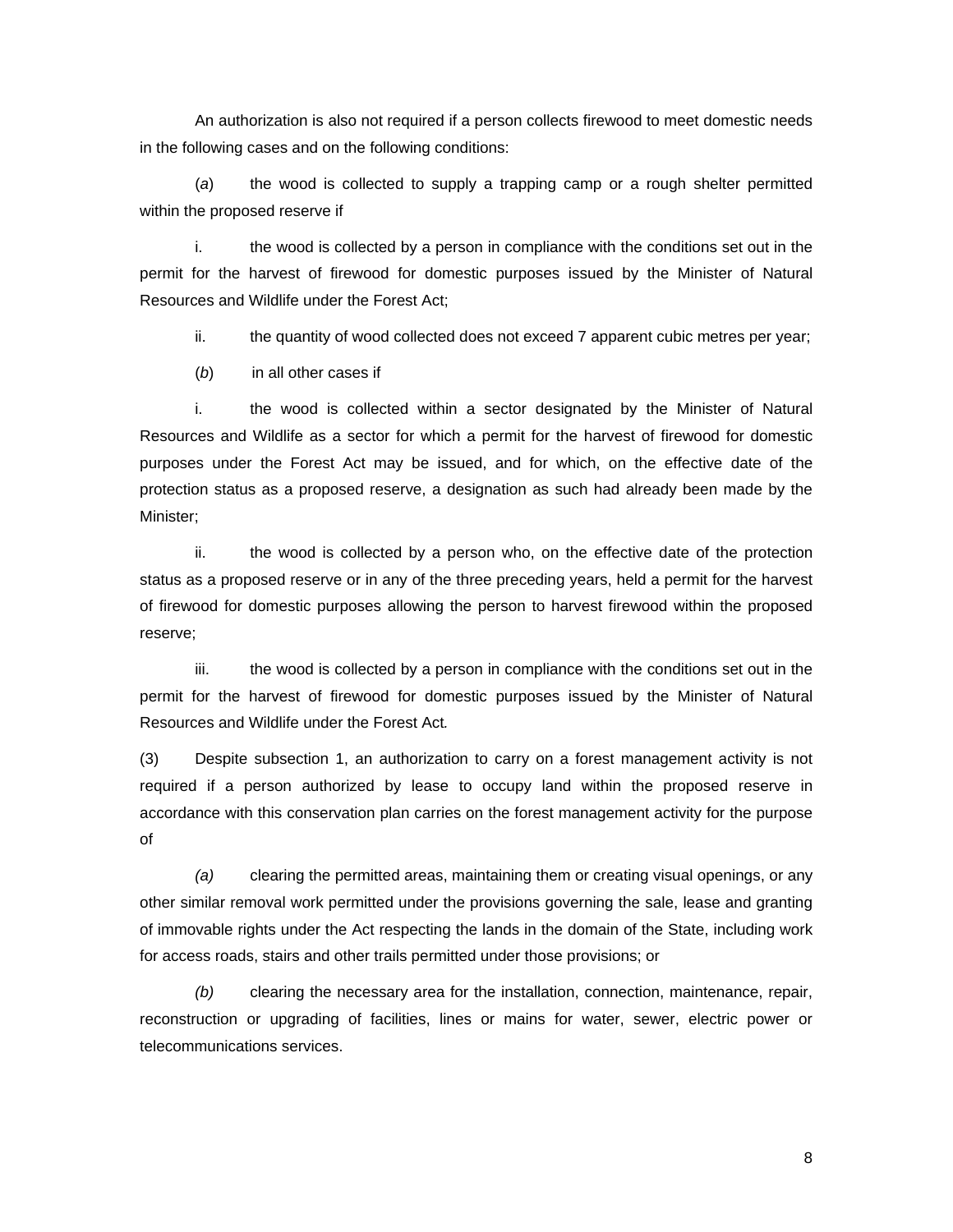If the work referred to in paragraph *b* of subsection 3 is carried on for or under the responsibility of an enterprise providing any of those services, the work requires the prior authorization of the Minister, other than in the case of the exemptions in sections 3.13 and 3.15.

(4) Despite subsection 1, an authorization to carry on a forest management activity to maintain a sugar bush and harvest maple products for domestic needs is not required if

(*a*) the activity is carried on by a person who, on the effective date of the protection status as a proposed reserve or in any of the three preceding years, held a sugar bush management permit issued by the Minister of Natural Resources and Wildlife under the Forest Act allowing the person to carry on within the proposed reserve the activities associated with operating a sugar bush;

(*b*) the activity is carried on within a zone for which the permit obtained allowed the carrying on of sugar bush operations on the effective date of the protection status as a proposed reserve or in any of the three preceding years; or

(*c*) the activity is carried on by a person in compliance with the conditions set out in the sugar bush management permit issued by the Minister of Natural Resources and Wildlife under the Forest Act.

#### *§ 2.4. Authorization exemptions*

**3.13.** Despite the preceding provisions, an authorization is not required for an activity or other form of intervention within the proposed reserve if urgent action is necessary to prevent harm to the health or safety of persons, or to repair or prevent damage caused by a real or apprehended disaster. The person concerned must, however, immediately inform the Minister of the activity or intervention that has taken place.

**3.14.** The members of a Native community who, for food, ritual or social purposes, carry on an intervention or an activity within the proposed reserve are exempted from obtaining an authorization.

For greater certainty, the provisions of this conservation plan also apply subject to the authorization exemptions and other provisions in the Act respecting hunting and fishing rights in the James Bay and New Québec territories (R.S.Q., c. D-13.1).

**3.15.** Despite the preceding provisions, the following activities and interventions involving the transmission, distribution or production of electricity carried out by Hydro-Québec (Société) or by any other person for Hydro-Québec do not require the prior authorization of the Minister under this conservation plan:

(1) any activity or intervention required within the proposed reserve to complete a project for which express authorization had previously been given by the Government and the Minister, or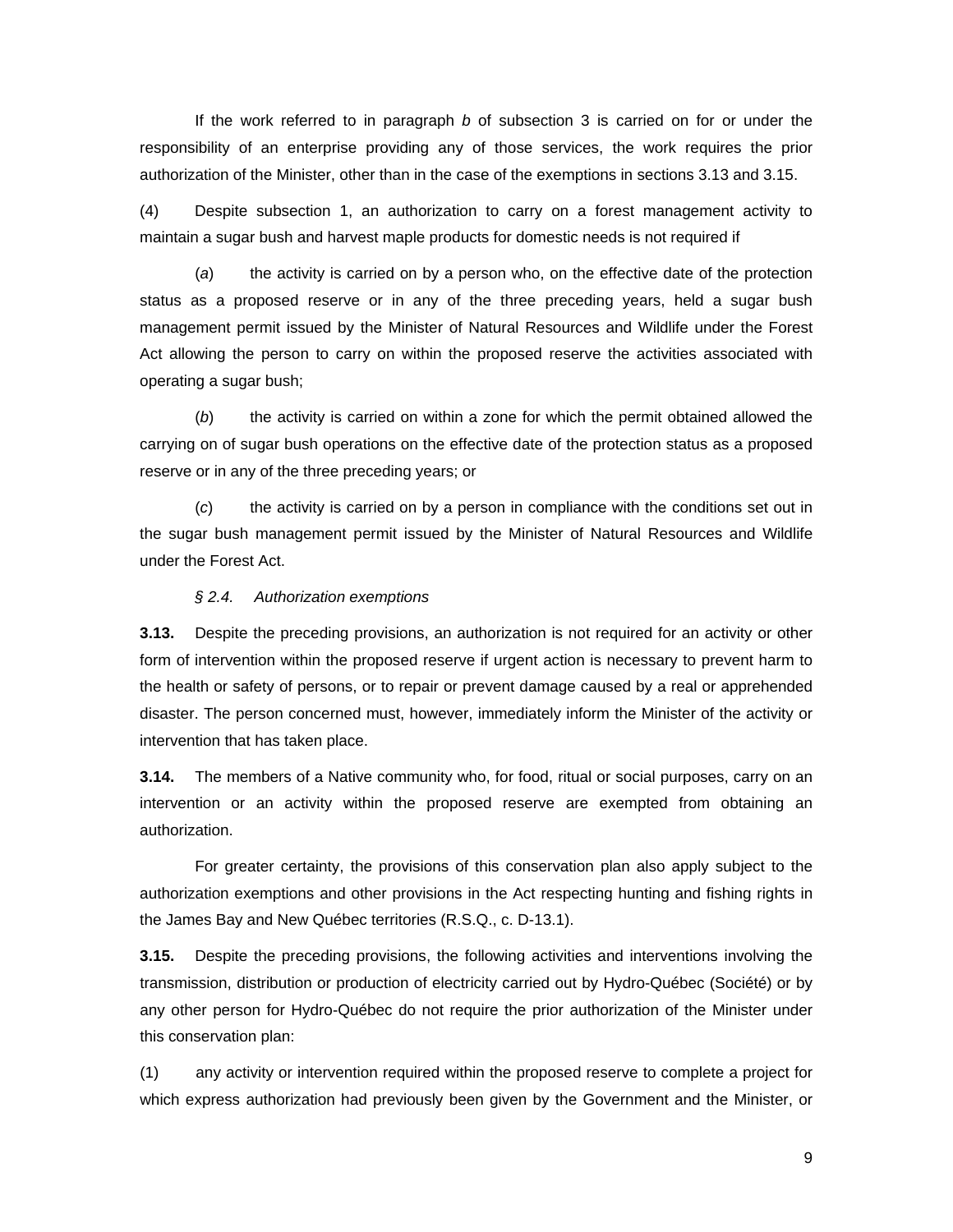only by the Minister, in accordance with the Environment Quality Act (R.S.Q., c. Q-2), if the activity or intervention is carried out in compliance with the authorizations issued;

(2) any activity or intervention necessary for the preparation and presentation of a pre-project report for a project requiring an authorization under the Environment Quality Act;

(3) any activity or intervention relating to a project requiring the prior authorization of the Minister under the Environment Quality Act if the activity or intervention is in response to a request for a clarification or for additional information made by the Minister to the Société, and the activity or intervention is carried out in conformity with the request; and

(4) any activity or intervention by the Société, if the conditions for the carrying out of the activity or intervention have been determined in an agreement between the Minister and the Société and the activity or intervention is carried out in compliance with those conditions.

The Société is to keep the Minister informed of the various activities or interventions referred to in this section it proposes to carry out before the work is begun in the reserve.

For the purposes of this section, the activities and interventions of the Société include but are not restricted to pre-project studies, analysis work or field research, work required to study and ascertain the impact of electric power transmission and distribution line corridors and rightsof-way, geological or geophysical surveys and survey lines, and the opening and maintenance of roads required for the purpose of access, construction or equipment movement incidental to the work.

#### *§2.5. General provisions*

**3.16.** Every person who applies to the Minister for an individual authorization or an authorization for a group or a number of persons must provide all information or documents requested by the Minister for the examination of the application.

**3.17.** The Minister's authorization, which is general or for a group, may be communicated for the benefit of the persons concerned by any appropriate means including a posted notice or appropriate signage at the reception centre or any other location within the proposed reserve that is readily accessible to the public. The Minister may also provide a copy to any person concerned.

#### *§3. Activities governed by other statutes*

Certain activities likely to be carried on within the proposed reserve are also governed by other legislative and regulatory provisions, including provisions that require the issue of a permit or authorization or the payment of fees. Certain activities may also be prohibited or limited by other Acts or regulations that are applicable within the proposed reserve.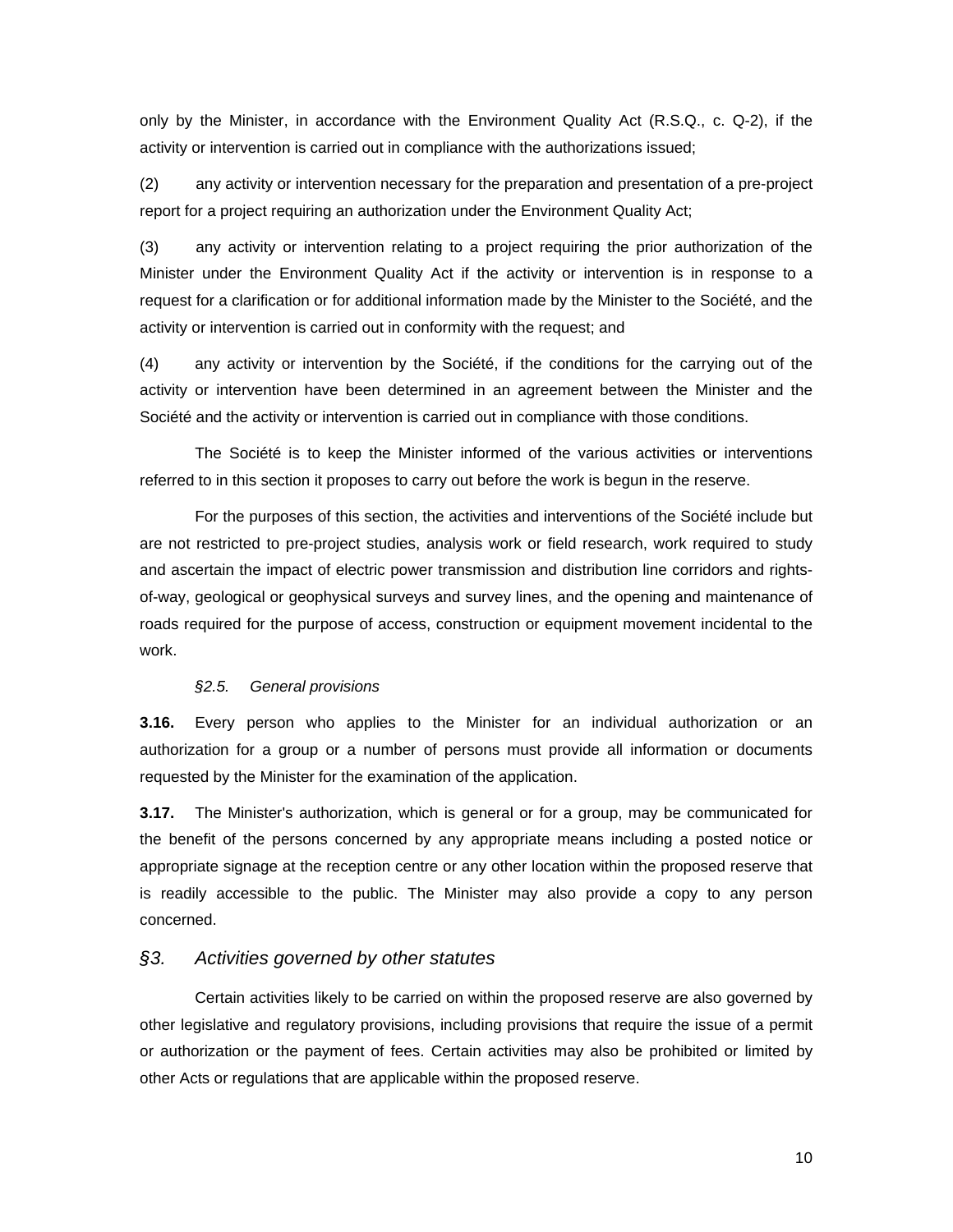A special legal framework may govern permitted activities within the proposed reserves in connection with the following matters:

- Environmental protection: measures set out in particular in the Environment Quality Act (R.S.Q., c. Q-2) and its regulations;
- *-* Removal of species of flora designated as threatened or vulnerable: measures set out in the Act respecting threatened or vulnerable species (R.S.Q., c. E-12.01) prohibiting the removal of such species;
- *-* Development and conservation of wildlife resources: measures set out in particular in the Act respecting the conservation and development of wildlife *(*R.S.Q., c. C-61.1), including the provisions pertaining to outfitting operations and beaver reserves and the measures contained in applicable federal legislation, in particular the fishery regulations; in Northern regions: special measures set out in the Act respecting hunting and fishing rights in the James Bay and New Québec territories (R.S.Q., c. D-13.1);
- Archaeological research: measures set out in particular in the Cultural Property Act (R.S.Q., c. B-4);
- *-* Access and land rights related to the domain of the State: measures set out in particular in the Act respecting the lands in the domain of the State (R.S.Q., c. T-8.1) and in the Watercourses Act (R.S.Q., c. R-13) and, in Northern regions, in the Act respecting the land regime in the James Bay and New Québec territories (R.S.Q., c. R-13.1);
- Operation of vehicles*:* measures set out in particular in the Act respecting the lands in the domain of the State (R.S.Q., c. T-8.1) and in the regulation respecting motor vehicle traffic in certain fragile environments made under the Environment Quality Act;
- Construction and development standards: regulatory measures adopted by regional and local municipal authorities under the Acts applicable to them.

# **4. Responsibilities of the Minister of Sustainable Development, Environment and Parks**

The Minister of Sustainable Development, Environment and Parks is responsible for the management of the proposed Wetetnagami biodiversity reserve and is therefore responsible for the supervision and monitoring of the activities that may be carried on within the reserve. The Minister in the management of the reserve works collaboratively with other government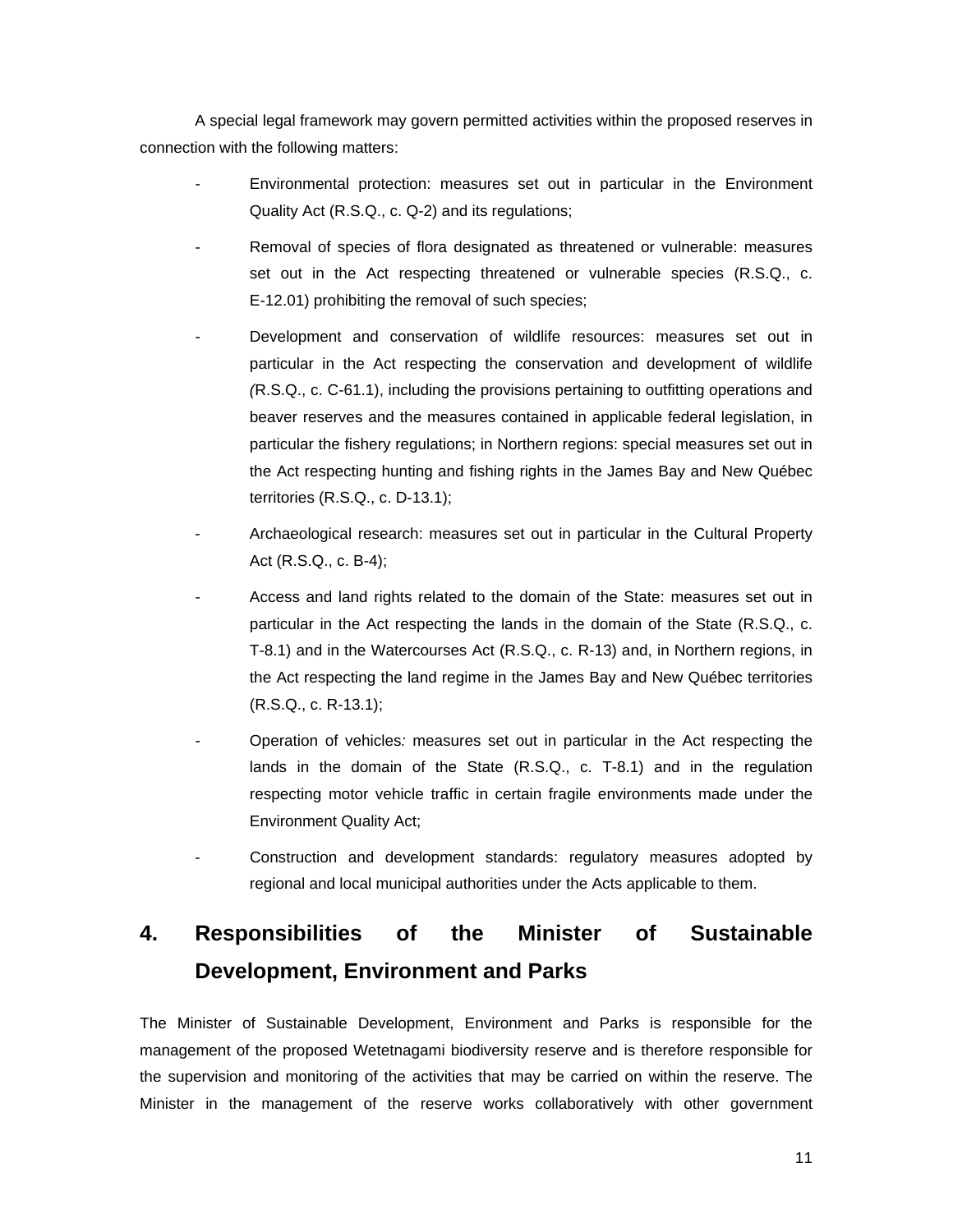representatives having specific responsibilities within the boundaries of the reserve or on adjoining land, such as the Minister of Natural Resources and Wildlife. In the exercise of their powers and functions, the Ministers will take into consideration the protection sought for these natural environments and the protection status that has been granted.